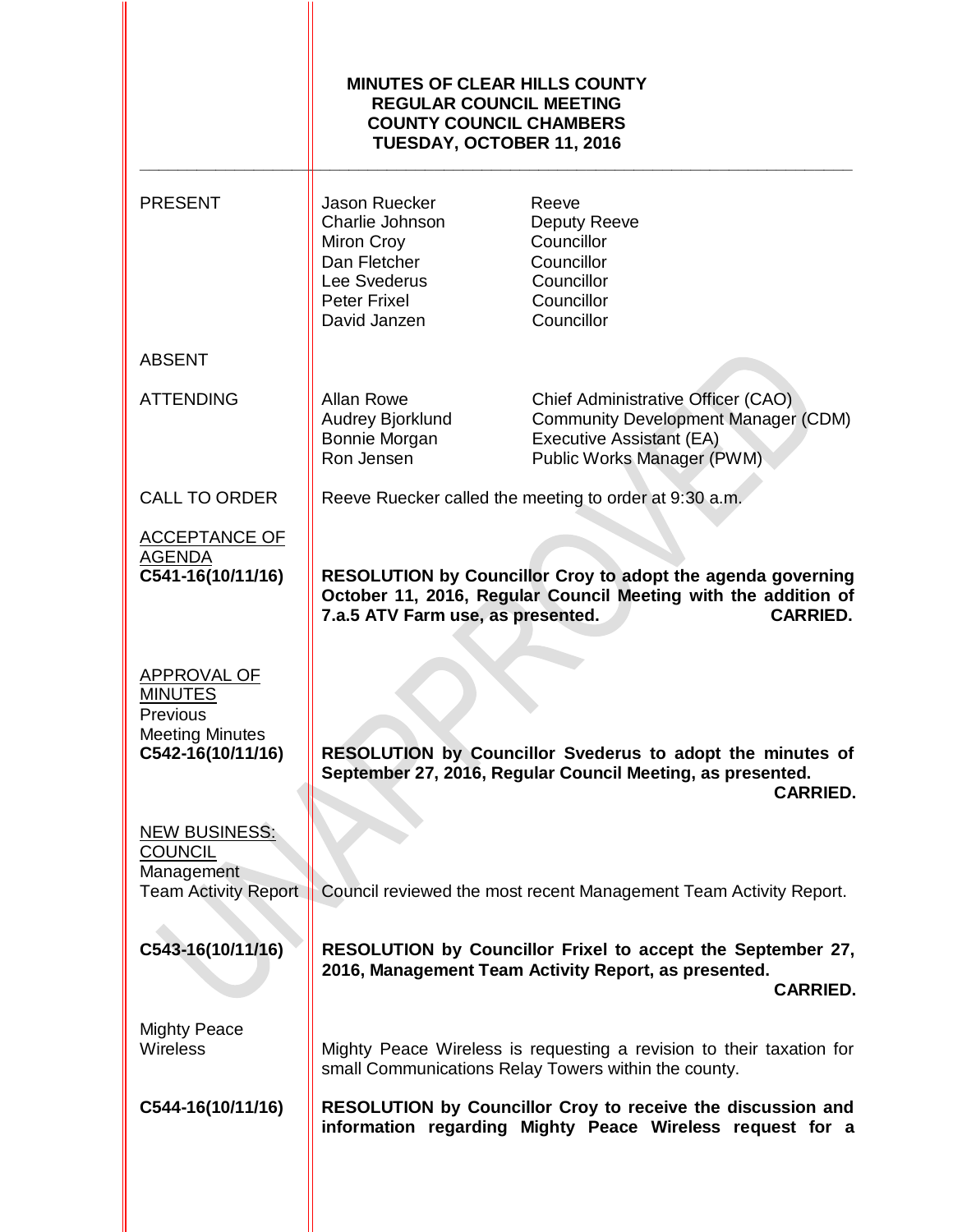|                                                                                                                   | REGULAR COUNCIL MEETING<br>Page 2 of 5<br>TUESDAY, OCTOBER 11, 2016<br>revision to their taxation for small Communications Relay<br><b>CARRIED.</b><br>Towers within the county for information.                                                                                                                                                               |
|-------------------------------------------------------------------------------------------------------------------|----------------------------------------------------------------------------------------------------------------------------------------------------------------------------------------------------------------------------------------------------------------------------------------------------------------------------------------------------------------|
| North peace<br><b>Housing Foundation</b>                                                                          | Council tabled discussion about staffing cutbacks at the Homesteader<br>Lodge at the September 13, 2016 meeting after the North Peace<br>Housing Foundation when Councillor Fletcher would have the<br>opportunity to get more information on the matter.                                                                                                      |
| C545-16(10/11/16)                                                                                                 | RESOLUTION by Councillor Frixel to table the discussion<br>regarding staffing cutbacks at the Homesteader Lodge until the<br><b>CARRIED.</b><br>next Regular Council meeting.                                                                                                                                                                                  |
| <b>AAMDC Advocacy</b><br>Report                                                                                   | Council is presented with the fall 2016 AAMDC Advocacy Report Card                                                                                                                                                                                                                                                                                             |
| C546-16(10/11/16)                                                                                                 | RESOLUTION by Councillor Frixel to receive for information the<br>fall 2016 AAMDC Advocacy Report Card, as presented.<br><b>CARRIED.</b>                                                                                                                                                                                                                       |
| <b>ATV Farm Use</b>                                                                                               | Councillor Frixel requested a discussion regarding ATV Farm use at<br>today's meeting.                                                                                                                                                                                                                                                                         |
| C547-16(10/11/16)                                                                                                 | RESOLUTION by Councillor Janzen to receive the discussion<br>regarding ATV Farm use for information.<br><b>CARRIED.</b>                                                                                                                                                                                                                                        |
| <b>CORPORATE</b><br><b>SERVICES</b><br><b>Accounts Payable</b><br>(September 28, 2016,<br>to October 11,<br>2016) | A list of expenditures for Clear Hills County for the period of<br>September 28, 2016, to October 11, 2016, is provided for Council's<br>review.                                                                                                                                                                                                               |
| C548-16(10/11/16)                                                                                                 | <b>RESOLUTION by Councillor Fletcher that Council receives for</b><br>information the Accounts Payable report for Clear Hills County<br>for the period of September 28, 2016, to October 11, 2016, for a<br>total of \$887,868.44. (Eight hundred and eighty seven thousand<br>eight hundred and sixty eight dollars and forty four cents).<br><b>CARRIED.</b> |
| <b>COMMUNITY</b><br><b>SERVICES</b><br><b>MMSA Contract</b><br>Services 2017                                      | Council is presented with information from Mackenzie Municipal<br>Services Agency (MMSA) that the annual contract fee for their<br>services will be reduced due a number of membership changes since<br>the contract was originally negotiated in 2015. For Clear Hills County<br>this equals a savings of \$7,000.00.                                         |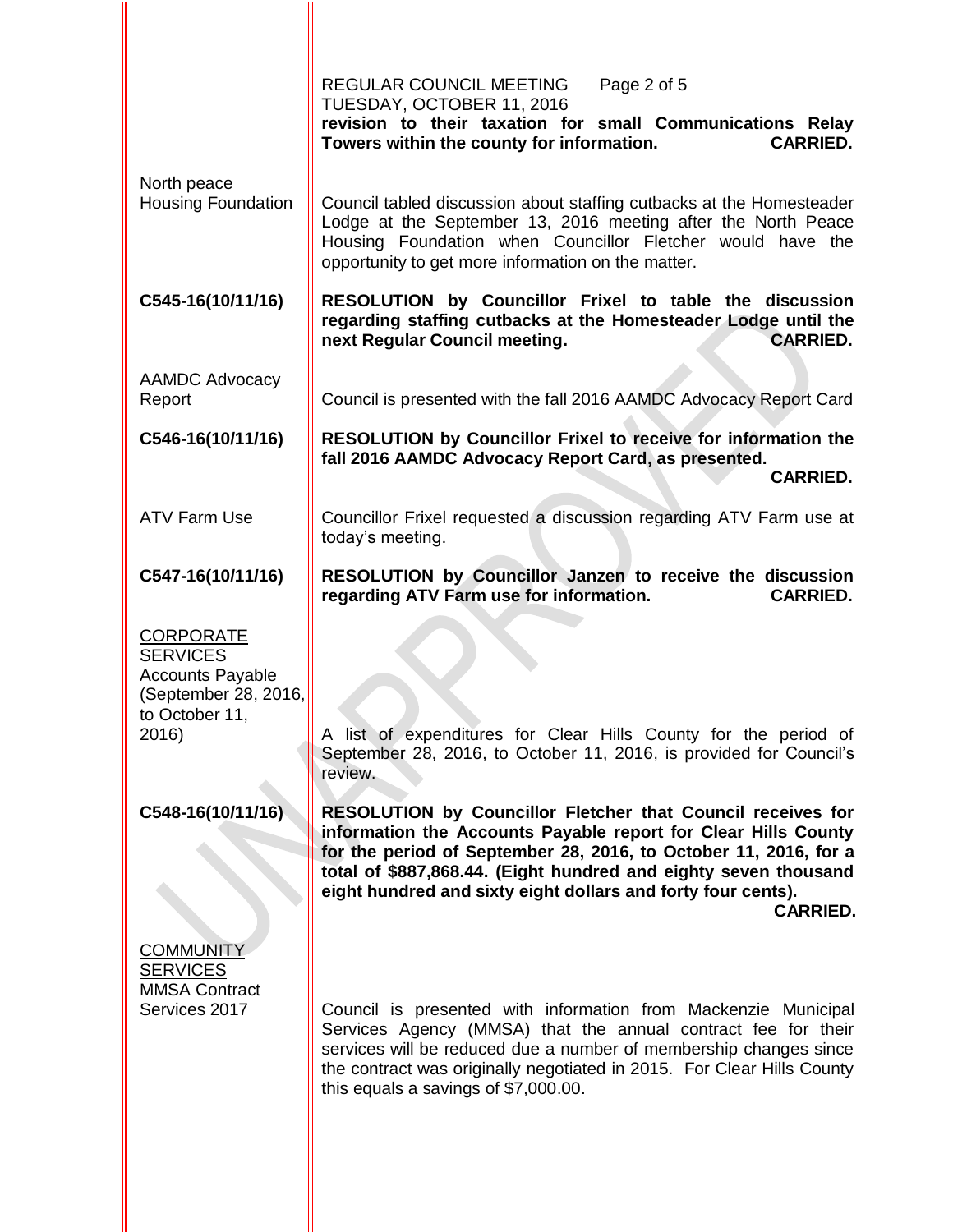| C549-16(10/11/16)<br>Internet Request<br><b>Worsley EMS Staff</b><br>House | REGULAR COUNCIL MEETING<br>Page 3 of 5<br>TUESDAY, OCTOBER 11, 2016<br>RESOLUTION by Councillor Croy to accept for information the<br>decrease in the County's annual fee for Mackenzie Municipal<br>Services Agency services, which is the result of a number of<br>membership changes amongst the partnering municipalities<br>since the contract was originally negotiated in 2015.<br><b>CARRIED.</b><br>Council is presented with a request from the Worsley EMS Staff to<br>have the County cover the cost of having Internet dish and modem |  |  |  |
|----------------------------------------------------------------------------|----------------------------------------------------------------------------------------------------------------------------------------------------------------------------------------------------------------------------------------------------------------------------------------------------------------------------------------------------------------------------------------------------------------------------------------------------------------------------------------------------------------------------------------------------|--|--|--|
|                                                                            | installed at the Modular Home that Alberta Health Services rents for<br>housing the EMS staff, with the EMS staff being responsible for the<br>monthly subscription.                                                                                                                                                                                                                                                                                                                                                                               |  |  |  |
| C550-16(10/11/16)<br>Peace Library                                         | RESOLUTION by Councillor Fletcher to approve \$450.00 (four<br>Hundred and fifty dollars) plus GST to install internet equipment<br>at the Worsley EMS staff house (Unit 31-61-07), with the funds to<br>be allocated from the Repairs & Maintenance budget for that<br>building, with the occupants responsible for the monthly<br><b>CARRIED.</b><br>subscription for internet service.                                                                                                                                                          |  |  |  |
| System (PLS)                                                               | Council is presented with information from the Peace Library System<br>(PLS) informing that they will no longer fund shortfalls that libraries<br>may experience, and that this will now fall to the municipalities to<br>cover. In 2015 and 2016 the five local libraries had an annual shortfall<br>of \$449.18 each for a total of \$2,245.90 annually. Further, forming a<br>Municipal Library Board would increase the annual operating grant by<br>\$949.00 per year, and eliminate the board service fee (in 2016 this<br>was \$1962.00)    |  |  |  |
| C551-16(10/11/16)                                                          | RESOLUTION by Councillor Frixel to continue the contract with<br>Peace Library System (PLS) to provide Library Board services,<br>and approve an annual increase of \$2,500.00 (two thousand five<br>hundred dollars) to the Peace Library System to fully cover the<br>operating costs of the five libraries.<br><b>CARRIED.</b>                                                                                                                                                                                                                  |  |  |  |
| <b>PUBLIC WORKS</b><br>Revised Log Haul<br>Request                         | Council is presented with a revised log haul route request.                                                                                                                                                                                                                                                                                                                                                                                                                                                                                        |  |  |  |
| C552-16(10/11/16)                                                          | RESOLUTION by Deputy Reeve Johnson to approve the revised<br>log haul routes within Clear Hills County, from Canadian Forest<br>Products Ltd. (Canfor).<br><b>CARRIED.</b>                                                                                                                                                                                                                                                                                                                                                                         |  |  |  |
| Policy 3203 Approach<br>Construction and<br>Maintenance                    | Councillor Svederus has requested a discussion regarding an<br>amendment to Policy 3203 Approach Construction and Maintenance.                                                                                                                                                                                                                                                                                                                                                                                                                     |  |  |  |
| C553-16(10/11/16)                                                          | RESOLUTION by Councillor Janzen to receive the discussion<br>regarding an amendment to Policy 3203 Approach Construction<br>and Maintenance for information<br><b>CARRIED.</b>                                                                                                                                                                                                                                                                                                                                                                     |  |  |  |

II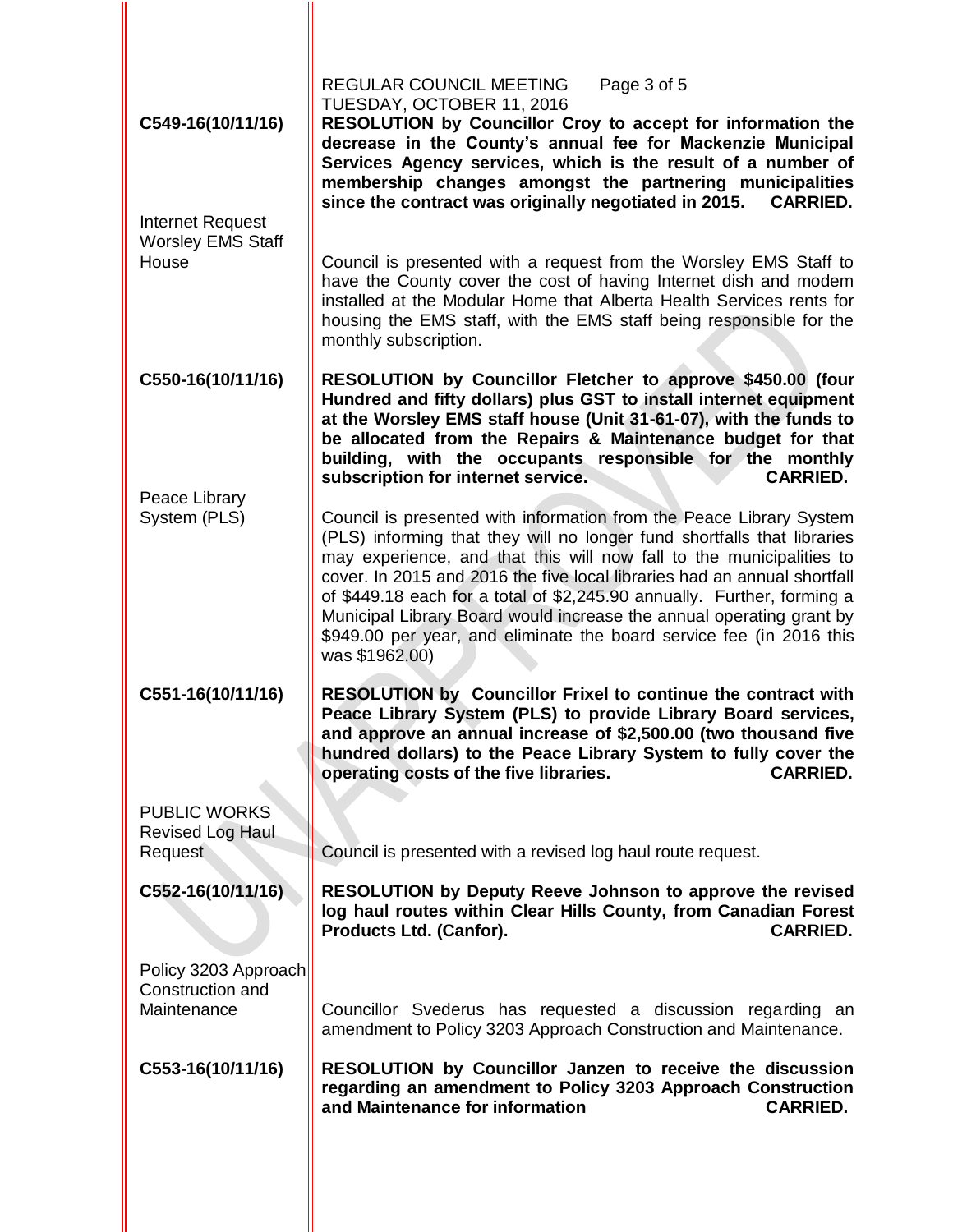|                                                                                 | <b>REGULAR COUNCIL MEETING</b><br>Page 4 of 5<br>TUESDAY, OCTOBER 11, 2016                                                                                                                                                                                     |  |  |  |  |
|---------------------------------------------------------------------------------|----------------------------------------------------------------------------------------------------------------------------------------------------------------------------------------------------------------------------------------------------------------|--|--|--|--|
|                                                                                 | Reeve Ruecker recessed the meeting at 10:34 a.m.<br>Reeve Ruecker reconvened the meeting at 10:45 a.m.                                                                                                                                                         |  |  |  |  |
| <b>Disposal of Vehicles</b><br>And Equipment                                    | Council is presented with a list of proposed items to be disposed of as<br>they have reached or exceeded their life expectancy:<br>31-63-30 (2004 Ford F550, 2 Ton 4x4)<br>1.<br>31-63-49 (Crane Hoist)<br>2.<br>3.<br>31-65-32 (2006 Dodge 1500 4x4, 1/2 Ton) |  |  |  |  |
| C554-16(10/11/16)                                                               | RESOLUTION by Councillor Svederus to dispose of 31-63-30<br>(2004 Ford F550, 2 Ton 4x4), 31-63-49 (Crane Hoist), and 31-65-32<br>(2006 Dodge 1500 4x4, 1/2 Ton) at the next local Team Auction<br>sale.<br><b>CARRIED.</b>                                     |  |  |  |  |
| <b>WRITTEN REPORTS</b><br>COUNCIL,<br><b>COMMITTEE &amp;</b><br><b>MANAGERS</b> |                                                                                                                                                                                                                                                                |  |  |  |  |
| <b>Council Reports</b>                                                          | Council submits the meetings attended in the previous month and a<br>report, if applicable.                                                                                                                                                                    |  |  |  |  |
| <b>Chief Administrative</b><br>Officer's Report                                 | The Chief Administrative Officer report was reviewed.                                                                                                                                                                                                          |  |  |  |  |
| C555-16(10/11/16)                                                               | RESOLUTION by Councillor Janzen to receive the information<br>provided in the Chief Administrative Officer report on October 11,<br>2016, for information, as presented.<br><b>CARRIED.</b>                                                                    |  |  |  |  |
|                                                                                 | Reeve Ruecker recessed the meeting at 11:20 a.m.<br>Reeve Ruecker reconvened the meeting at 11:53 a.m.                                                                                                                                                         |  |  |  |  |
| Community<br>Development<br>Manager's Report                                    | The Community Development Managers report was reviewed.                                                                                                                                                                                                        |  |  |  |  |
| C556-16(10/11/16)                                                               | RESOLUTION by Councillor Croy to receive the information<br>provided in the Community Development Managers report on<br>October 11, 2016, for information, as presented.<br><b>CARRIED.</b>                                                                    |  |  |  |  |
| <b>Corporate Service</b><br>Manager's Report                                    | There was nothing to report.                                                                                                                                                                                                                                   |  |  |  |  |
| <b>Public Works</b><br>Manager's Report                                         | The Public Works Managers report was reviewed.                                                                                                                                                                                                                 |  |  |  |  |
| C557-16(10/11/16)                                                               | RESOLUTION by Councillor Fletcher to receive the information<br>provided in the Public Works Managers report on October 11,<br>2016, for information, as presented.<br><b>CARRIED.</b>                                                                         |  |  |  |  |
|                                                                                 |                                                                                                                                                                                                                                                                |  |  |  |  |

II